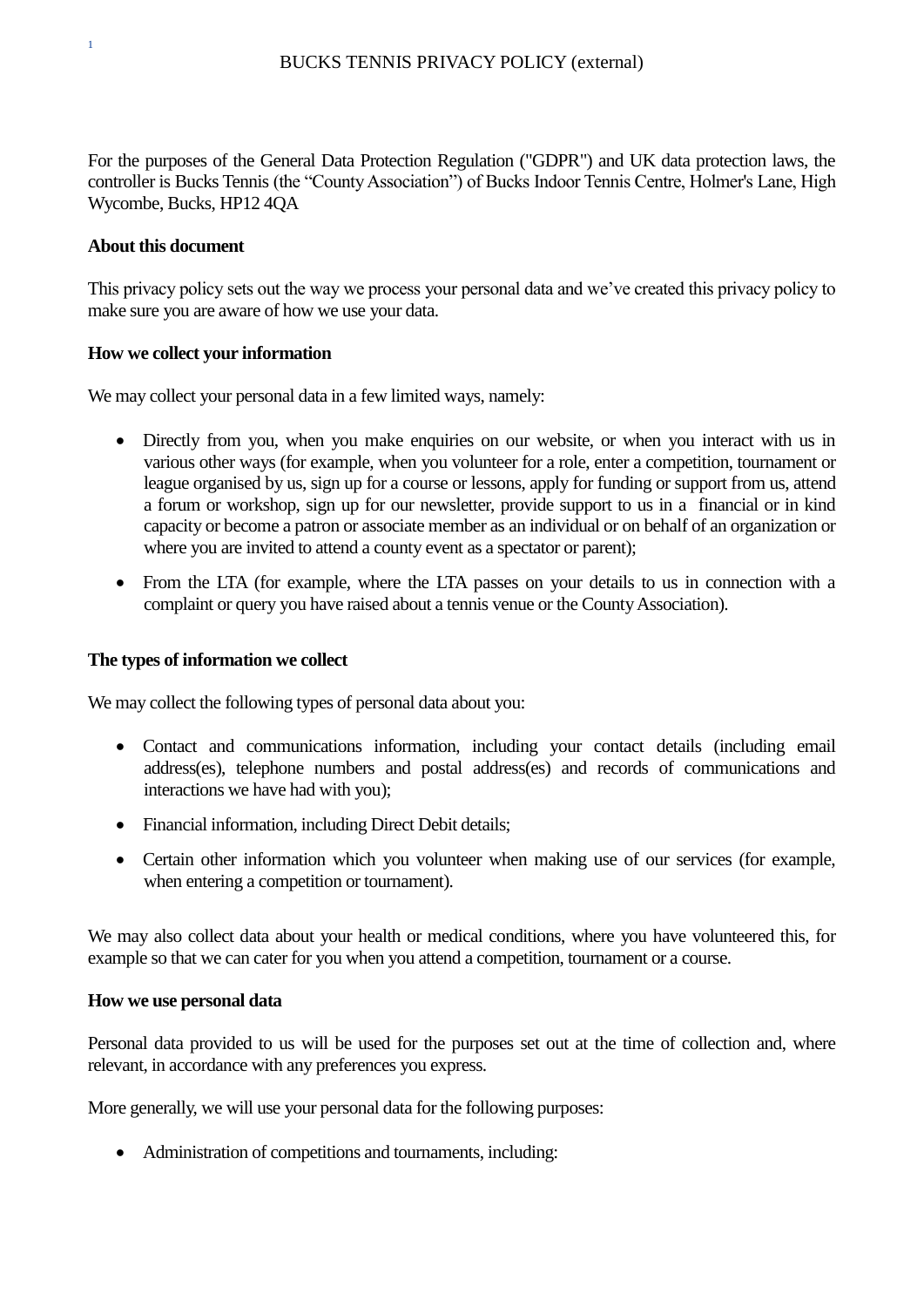- o informing you of details of a competition, league or tournament e.g. start date, location, match times;
- o taking payment of tournament fees;
- Fulfilment of orders for goods and services, including court bookings;
- Administration of the Wimbledon ballot:

where this is necessary for the performance of a contract with you;

- Research and statistical analysis about who is playing tennis in our county;
- Communication about our activities that we think may be of interest to you;

where this is necessary for our legitimate interests (for example in increasing participation in the game generally);

• Promoting our County Association and promoting goods and services of third parties (for example, equipment suppliers, operators of coaching courses, and organisers of tennis events) where we think this will be of interest to you;

where this is necessary for our legitimate interests (or the legitimate interests of a third party), and/or where we have your consent, as applicable.

• Some club officials will have personal data displayed in our county handbook to represent their place to play.

## **Your marketing preferences**

We will always respect your wishes in respect of what type of communications you want to receive from us and how you want to receive them. There are some communications, however, that we need to send you regardless of your marketing preferences in order for us to fulfil our contractual obligations to you. Examples of these essential service communications are:

- Records of transactions, such as payment receipts or Direct Debit confirmations (as applicable).
- Communications related to any competition, league or tournament that you have entered, including communications letting you know details of the relevant event and any changes you need to be aware of.

You are in control of how we communicate with you. You can update your choices and/or your contact details by contacting us at:

| Telephone: | 01494 462513                                                     |
|------------|------------------------------------------------------------------|
| Email:     | admin@buckstennis.com                                            |
| Post:      | Bucks Indoor Tennis Centre, Holmer's Lane, High Wycombe, HP9 1HQ |

## **Sharing your information with others**

We do not sell or share your personal data for other organisations to use other than as set out below.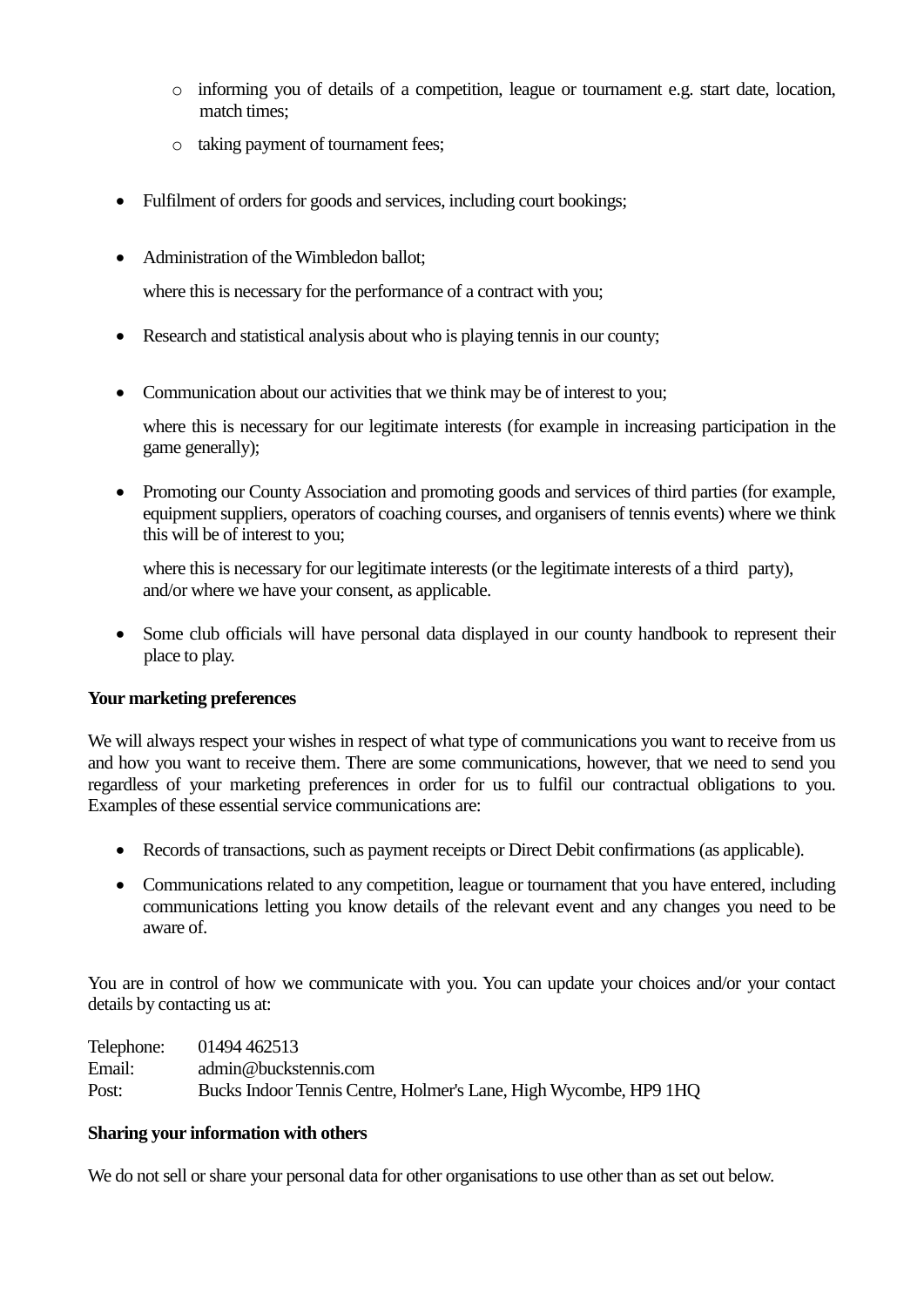Personal data collected and processed by us may be shared with the following third parties, where necessary:

- Our employees and volunteers, for the purposes of administering any goods or services that you have requested from us (e.g. administration of competitions, leagues and tournaments).
- Our contractors and suppliers, including coaches.

# **How long your information is kept**

We keep your personal data only for as long as necessary for each purpose we use it. For most data, this means we retain it for a period of six years after your last interaction with us (for accounting, tax reporting and record-keeping purposes).

# **Your rights**

Under certain circumstances, by law you have the right to:

- Request access to your personal data (commonly known as a "data subject access request"). This enables you to receive a copy of the personal data we hold about you and to check that we are lawfully processing it.
- Request correction of the personal data that we hold about you. This enables you to have any incomplete or inaccurate information we hold about you corrected.
- Request erasure of your personal data. This enables you to ask us to delete or remove personal data where there is no good reason for us continuing to process it. You also have the right to ask us to delete or remove your personal data where you have exercised your right to object to processing (see below).
- Object to processing of your personal data where we are relying on a legitimate interest (or those of a third party) and there is something about your particular situation which makes you want to object to processing on this ground. You also have the right to object where we are processing your personal data for direct marketing purposes.
- Request the restriction of processing of your personal data. This enables you to ask us to suspend the processing of personal data about you, for example if you want us to establish its accuracy or the reason for processing it. You can also withdraw your consent, where this is the basis for our processing your data (without affecting the lawfulness of our previous processing based on consent).
- Request the transfer of your personal data to another party.

Please note that the above rights are not absolute, and we may be entitled to refuse requests where exceptions apply.

## **Contact and complaints**